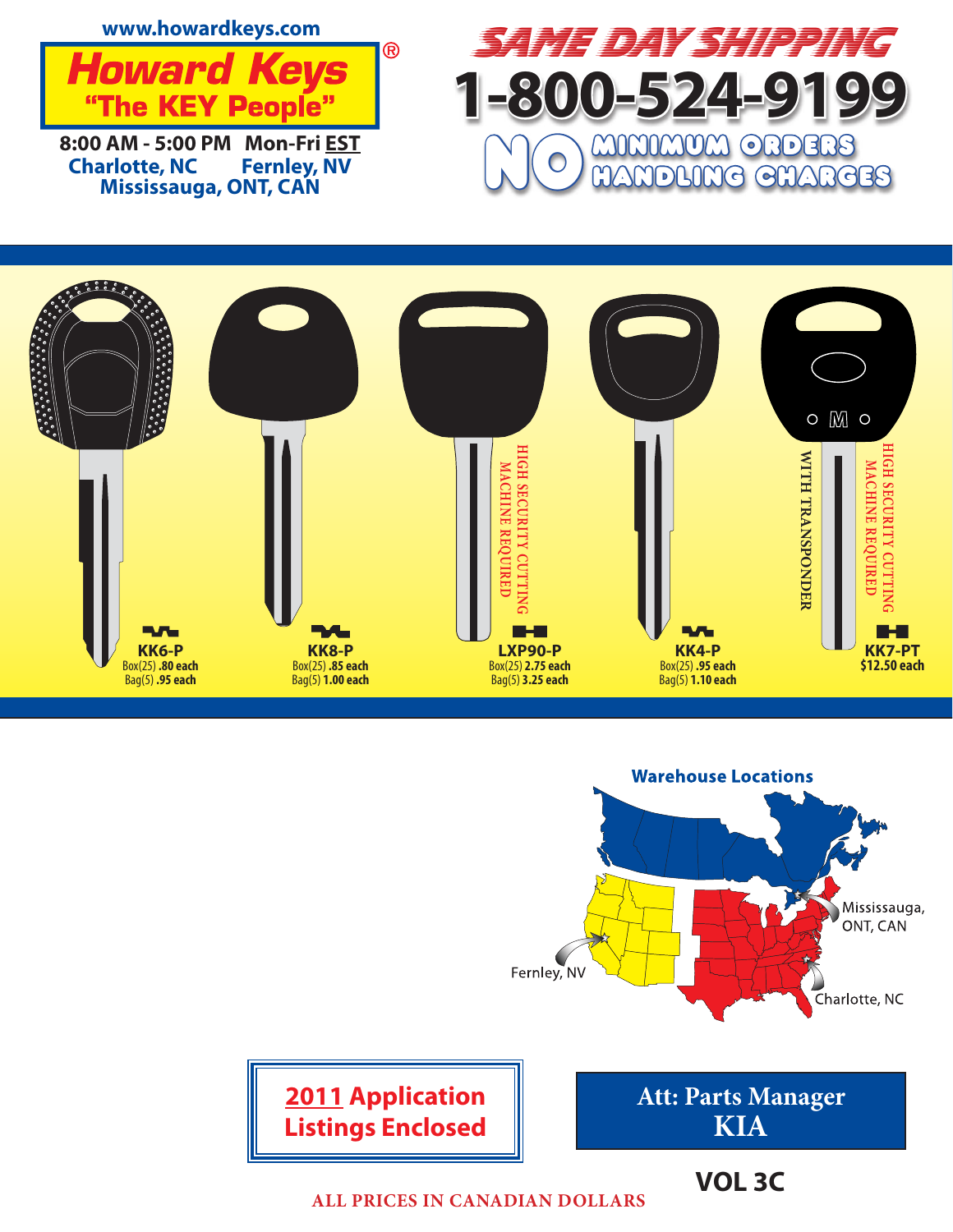| 2007-2009 ALL<br>2004-2006 ALL<br>2009-2010 ALL<br>2009-2010 ALL<br>2009-2011 ALL<br>2000-2006 ALL<br>2010-2011 ALL<br>2010-2011 ALL<br>2010-2011 ALL |                                             | L0001-L1000<br>L0001-L1000<br>G0001-G2500<br>G0001-G2500<br>WD0001-WD3500<br>S0001-S1000 |                 | $\blacktriangleright$ TF<br>$\blacktriangleright$ TF               |  |
|-------------------------------------------------------------------------------------------------------------------------------------------------------|---------------------------------------------|------------------------------------------------------------------------------------------|-----------------|--------------------------------------------------------------------|--|
|                                                                                                                                                       |                                             |                                                                                          |                 |                                                                    |  |
|                                                                                                                                                       |                                             |                                                                                          |                 |                                                                    |  |
|                                                                                                                                                       |                                             |                                                                                          |                 | HIGH SECU                                                          |  |
|                                                                                                                                                       |                                             |                                                                                          |                 | (WITH REGULAR                                                      |  |
|                                                                                                                                                       |                                             |                                                                                          |                 |                                                                    |  |
|                                                                                                                                                       |                                             |                                                                                          |                 |                                                                    |  |
|                                                                                                                                                       |                                             | K0001-K2500                                                                              |                 |                                                                    |  |
|                                                                                                                                                       |                                             | K0001-K2500                                                                              |                 | OPTIONAL                                                           |  |
|                                                                                                                                                       |                                             | K0001-K2500                                                                              | (WITH REGULAR   |                                                                    |  |
| MID '06-'09 ALL                                                                                                                                       |                                             | V0001-V1200                                                                              |                 |                                                                    |  |
| '01-MID '06 ALL                                                                                                                                       |                                             | S0001-S1000                                                                              |                 |                                                                    |  |
| 2010-2011 ALL                                                                                                                                         |                                             | K0001-K2500                                                                              |                 |                                                                    |  |
| 2010-2011 ALL                                                                                                                                         |                                             | K0001-K2500                                                                              |                 | (WITH REGULAR                                                      |  |
| 2006-2011 ALL                                                                                                                                         |                                             | V0001-V1200                                                                              |                 |                                                                    |  |
| 2001-2005 ALL                                                                                                                                         |                                             | Y2001-Y3000                                                                              | KK3†            | $.60$ each                                                         |  |
| 2003-2005 ALL                                                                                                                                         |                                             | WA1001-WA3040                                                                            | KK <sub>5</sub> | .65 each                                                           |  |
| 2011                                                                                                                                                  | ALL                                         | K0001-K2500                                                                              |                 | (HIGH SECU                                                         |  |
| 2006-2010 ALL                                                                                                                                         |                                             | H, M0001-H2500                                                                           |                 |                                                                    |  |
| 2007-2010 ALL                                                                                                                                         |                                             | H, M0001-H2500                                                                           |                 | $\rightarrow$ OPTIC                                                |  |
| 2006-2011 ALL                                                                                                                                         |                                             | H, M0001-H2500                                                                           |                 |                                                                    |  |
| 2002-2006 ALL                                                                                                                                         |                                             | Y2001-Y3000                                                                              | $KK3\dagger$    | .60 each                                                           |  |
| 1998-2004 ALL                                                                                                                                         |                                             | Y2001-Y3000                                                                              | <b>KK3†</b>     | .60 each                                                           |  |
| 1994-1997 ALL                                                                                                                                         |                                             | Y7001-Y8200                                                                              | KK1             | <b>.65</b> each                                                    |  |
| 2010-2011 ALL                                                                                                                                         |                                             | G0001-G2500                                                                              |                 | $\rightarrow$ OPTIONAL                                             |  |
| 2010-2011 ALL                                                                                                                                         |                                             | G0001-G2500                                                                              |                 | (WITH REGULAR                                                      |  |
| 2003-2009 ALL                                                                                                                                         |                                             | S0001-S1000                                                                              |                 |                                                                    |  |
| 1998-2002 ALL                                                                                                                                         |                                             | Y2001-Y3000                                                                              | KK4             | $.60$ each                                                         |  |
| 2009-2011 ALL                                                                                                                                         |                                             | WC1001-3500                                                                              |                 |                                                                    |  |
| 2004-2009 ALL                                                                                                                                         |                                             | V0001-V1200                                                                              | <b>HY14</b>     | .60 each                                                           |  |
| 1998-2004 ALL                                                                                                                                         |                                             | Y2001-Y3000                                                                              | KK3†            | .60 each                                                           |  |
| 2011                                                                                                                                                  | $\mbox{ALL}$                                | M0001-M2500                                                                              |                 |                                                                    |  |
| 2005-2010 ALL                                                                                                                                         |                                             | V0001-V1200                                                                              | <b>HY14</b>     | .60 each                                                           |  |
|                                                                                                                                                       |                                             | Y2001-Y3000                                                                              | KK4             | .60 each                                                           |  |
| 2001-2002 ALL                                                                                                                                         |                                             | Y7001-Y8200                                                                              | KK <sub>2</sub> | $.60$ each                                                         |  |
| 1995-2001 ALL                                                                                                                                         |                                             | Y2001-Y3000                                                                              | $KK3\dagger$    | .60 each                                                           |  |
| 1993-2001 ALL                                                                                                                                         |                                             | Y7001-Y8200                                                                              | KK1             | $.65$ each                                                         |  |
|                                                                                                                                                       |                                             |                                                                                          |                 | Prices subject to                                                  |  |
|                                                                                                                                                       | 1993-2001 ALL<br>* Service/Test Key LXP90-P |                                                                                          |                 | ** Service/Test Key HY15-P<br>*** For Substitute use HY12 & HY12-P |  |

| <b>BORREGO</b>                                                                                 | 2009-2010 ALL             | G0001-G2500    | HIGH SECURITY TRANSPONDER HY20-PT* \$13.25 each |                         |          |                          |           |           |  |
|------------------------------------------------------------------------------------------------|---------------------------|----------------|-------------------------------------------------|-------------------------|----------|--------------------------|-----------|-----------|--|
|                                                                                                | 2009-2010 ALL             | G0001-G2500    |                                                 | (WITH REGULAR IGNITION) |          | <b>LXP90-P</b>           | 2.75 each | 3.25 each |  |
| <b>FORTE, FORTE KOUP</b>                                                                       | 2009-2011 ALL             | WD0001-WD3500  |                                                 |                         |          | <b>KK8-P</b>             | .85 each  | 1.00 each |  |
| <b>MAGENTIS (CANADA)</b>                                                                       | 2000-2006 ALL             | S0001-S1000    |                                                 |                         |          | $KK6-P***$               | .80 each  | .95 each  |  |
| <b>OPTIMA (CANADA)</b>                                                                         | 2010-2011 ALL             | K0001-K2500    | DEALER TRANSPONDER KEY*<                        |                         |          |                          |           |           |  |
| <b>OPTIMA</b>                                                                                  | 2010-2011 ALL             | K0001-K2500    | OPTIONAL DEALER PROXIMITY TRANSPONDER KEY*<     |                         |          |                          |           |           |  |
|                                                                                                | 2010-2011 ALL             | K0001-K2500    | (WITH REGULAR IGNITION)                         |                         |          | <b>LXP90-P</b>           | 2.75 each | 3.25 each |  |
|                                                                                                | MID '06-'09 ALL           | V0001-V1200    |                                                 |                         |          | $HY15-P$                 | 1.10 each | 1.25 each |  |
|                                                                                                | '01-MID '06 ALL           | S0001-S1000    |                                                 |                         |          | <b>KK6-P***</b>          | .80 each  | .95 each  |  |
| <b>RIO</b>                                                                                     | 2010-2011 ALL             | K0001-K2500    |                                                 |                         |          | DEALER TRANSPONDER KEY*< |           |           |  |
|                                                                                                | 2010-2011 ALL             | K0001-K2500    | (WITH REGULAR IGNITION)                         |                         |          | <b>LXP90-P</b>           | 2.75 each | 3.25 each |  |
|                                                                                                | 2006-2011 ALL             | V0001-V1200    |                                                 |                         |          | <b>HY16-P</b>            | 1.10 each | 1.25 each |  |
|                                                                                                | 2001-2005 ALL             | Y2001-Y3000    | KK3†                                            | .60 each                | .70 each | $KK3-P+$                 | .95 each  | 1.10 each |  |
| <b>RIO CINCO</b>                                                                               | 2003-2005 ALL             | WA1001-WA3040  | KK5                                             | .65 each                | .75 each | <b>KK5-P</b>             | .85 each  | 1.00 each |  |
| <b>RONDO</b>                                                                                   | ALL<br>2011               | K0001-K2500    | (HIGH SECURITY)                                 |                         |          | <b>KK10-P</b>            | 2.50 each | 3.00 each |  |
|                                                                                                | 2006-2010 ALL             | H, M0001-H2500 |                                                 |                         |          | <b>HY17-P</b>            | 1.10 each | 1.25 each |  |
| <b>SEDONA</b>                                                                                  | 2007-2010 ALL             | H, M0001-H2500 | OPTIONAL DEALER TRANSPONDER KEY**               |                         |          |                          |           |           |  |
|                                                                                                | 2006-2011 ALL             | H, M0001-H2500 |                                                 |                         |          | <b>HY15-P</b>            | 1.10 each | 1.25 each |  |
|                                                                                                | 2002-2006 ALL             | Y2001-Y3000    | KK3†                                            | .60 each                | .70 each | <b>KK3-P</b> †           | .95 each  | 1.10 each |  |
| <b>SEPHIA</b>                                                                                  | 1998-2004 ALL             | Y2001-Y3000    | KK3†                                            | .60 each                | .70 each | <b>KK3-P</b> †           | .95 each  | 1.10 each |  |
|                                                                                                | 1994-1997 ALL             | Y7001-Y8200    | KK1                                             | <b>.65</b> each         | .75 each | KK1-P                    | .95 each  | 1.10 each |  |
|                                                                                                | 2010-2011 ALL             | G0001-G2500    | OPTIONAL DEALER PROXIMITY TRANSPONDER KEY*<     |                         |          |                          |           |           |  |
|                                                                                                | 2010-2011 ALL             | G0001-G2500    | (WITH REGULAR IGNITION)                         |                         |          | <b>LXP90-P</b>           | 2.75 each | 3.25 each |  |
| <b>SORENTO</b>                                                                                 | 2003-2009 ALL             | S0001-S1000    |                                                 |                         |          | <b>KK6-P***</b>          | .80 each  | .95 each  |  |
|                                                                                                | 1998-2002 ALL             | Y2001-Y3000    | KK4                                             | .60 each                | .70 each | <b>KK4-P</b>             | .95 each  | 1.10 each |  |
| <b>SOUL</b>                                                                                    | 2009-2011 ALL             | WC1001-3500    |                                                 |                         |          | <b>KK8-P</b>             | .85 each  | 1.00 each |  |
| <b>SPECTRA</b>                                                                                 | 2004-2009 ALL             | V0001-V1200    | <b>HY14</b>                                     | .60 each                | .70 each | <b>HY14-P</b>            | .85 each  | 1.00 each |  |
|                                                                                                | 1998-2004 ALL             | Y2001-Y3000    | KK3†                                            | .60 each                | .70 each | <b>KK3-P</b> †           | .95 each  | 1.10 each |  |
| <b>SPORTAGE</b>                                                                                | 2011<br>ALL               | M0001-M2500    |                                                 |                         |          | <b>HY15-P</b>            | 1.10 each | 1.25 each |  |
|                                                                                                | 2005-2010 ALL V0001-V1200 |                | <b>HY14</b>                                     | .60 each                | .70 each | <b>HY14-P</b>            | .85 each  | 1.00 each |  |
|                                                                                                | 2001-2002 ALL             | Y2001-Y3000    | KK4                                             | .60 each                | .70 each | <b>KK4-P</b>             | .95 each  | 1.10 each |  |
|                                                                                                | 1995-2001 ALL             | Y7001-Y8200    | KK <sub>2</sub>                                 | .60 each                | .70 each | <b>KK2-P</b>             | .95 each  | 1.10 each |  |
| <b>SPORTAGE</b><br>(AUTOMATIC)                                                                 | 1993-2001 ALL             | Y2001-Y3000    | KK3†                                            | .60 each                | .70 each | <b>KK3-P</b> †           | .95 each  | 1.10 each |  |
| <b>SPORTAGE</b><br>(MANUAL)                                                                    | 1993-2001 ALL             | Y7001-Y8200    | KK1                                             | <b>.65</b> each         | .75 each | $KK1-P$                  | .95 each  | 1.10 each |  |
| * Service/Test Key LXP90-P<br>Prices subject to change.<br>Terms of Sale: Net F.O.B. Warehouse |                           |                |                                                 |                         |          |                          |           |           |  |

**ALL METAL PLASTIC HEAD**

TRANSPONDER KK9-PT\* \$11.95 each TRANSPONDER KK7-PT\* \$12.50 each

**10 pen Quantity Part # Part # Part # Part # Part # Part # Part # Part # Part # Part # Part # Part # Part # Part # Part # Part # Part # Part # Part # Part # Part # Part # Part** 

**25 per box**

**Open Quantity 5 per bag**

**Open Quantity**

**50 per box**

**In the attached charts, we have listed the most common applications. We believe the applications shown are accurate. However, due to possible production changes and crossover model years, we can not guarantee them. If you have any questions or need an application not listed, please call our office.**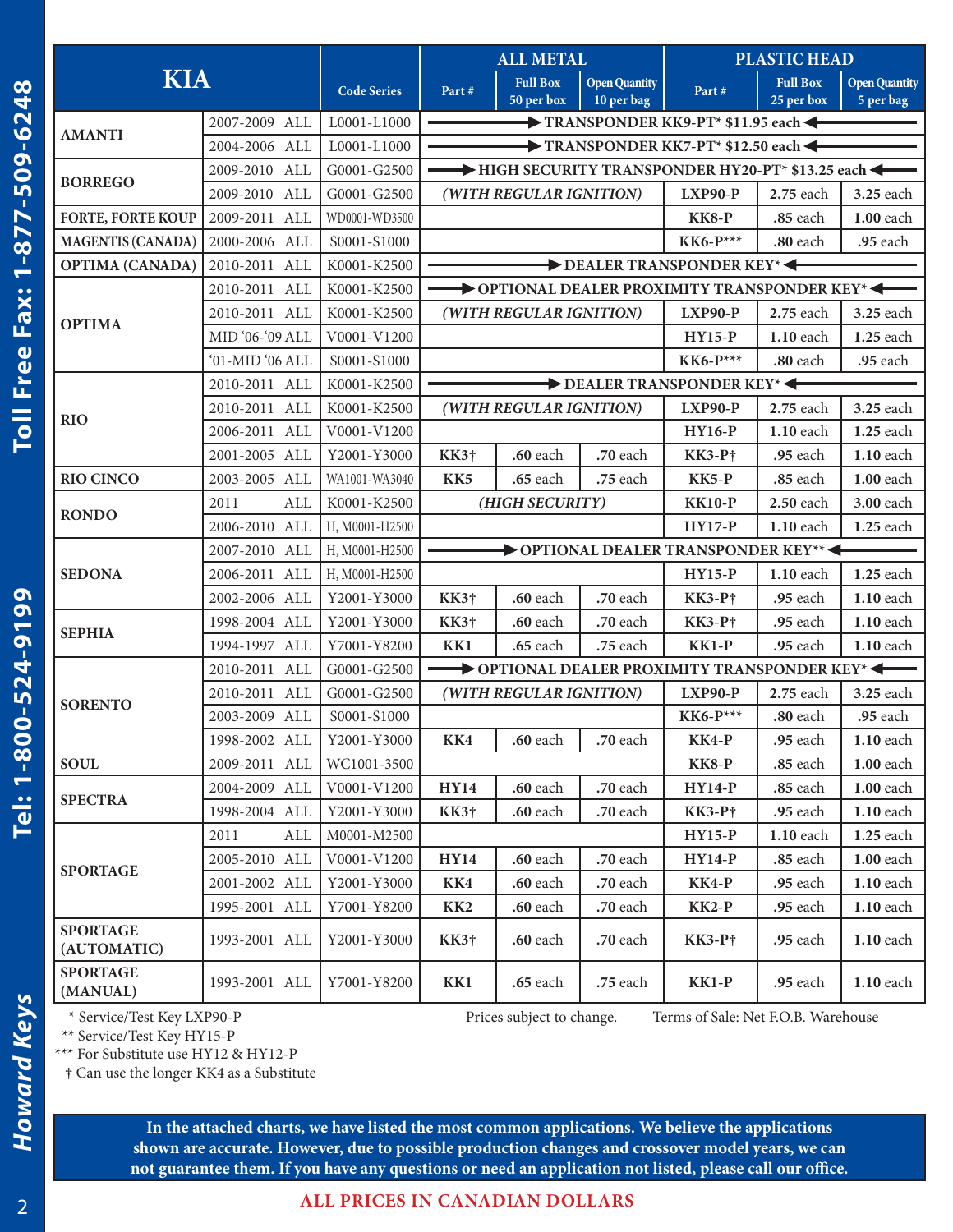

Howard Keys